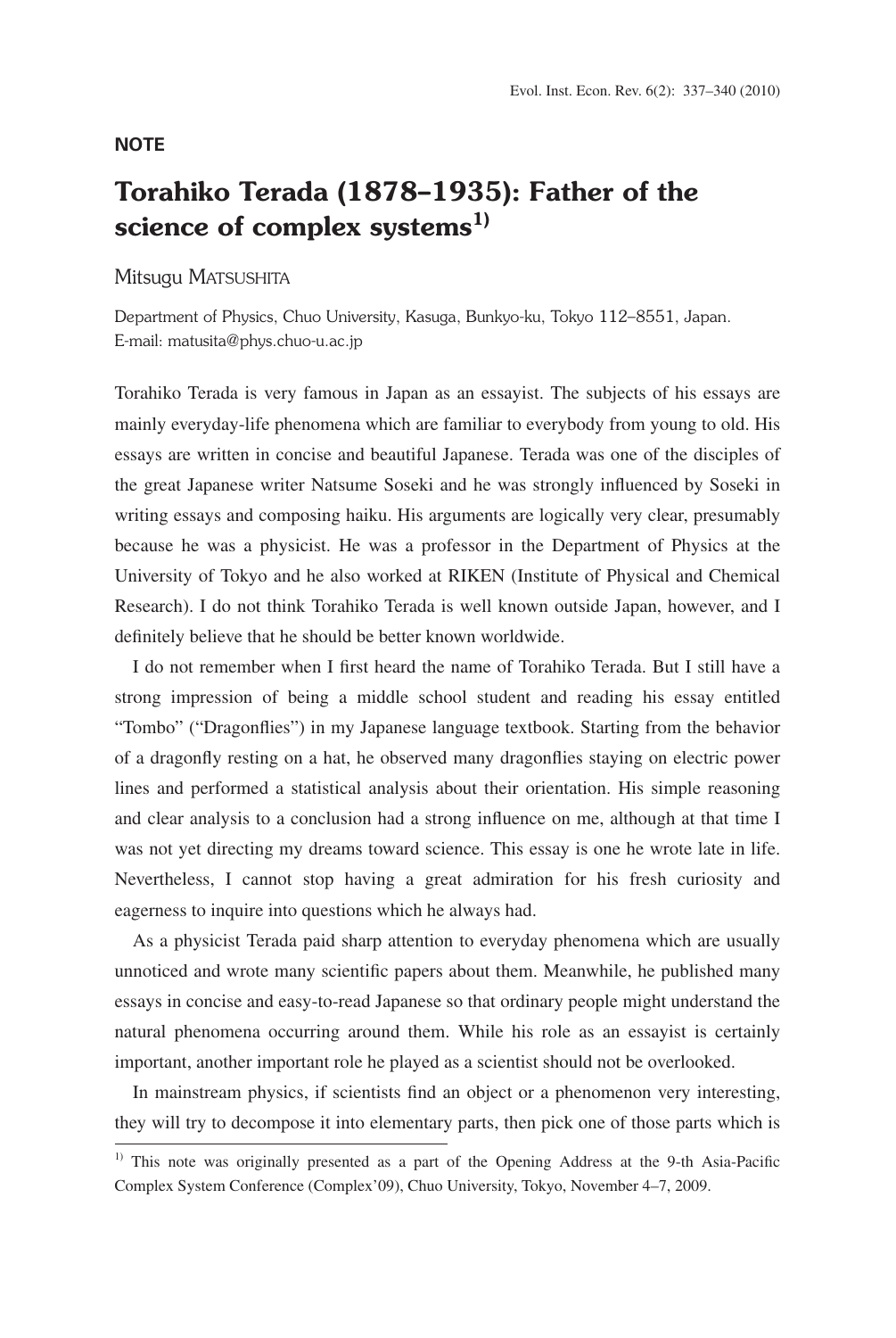supposed to be essential, and analyze it in detail. This is a well-known reductionism approach, which has certainly played an important role in the development of western sciences. Although this traditional approach has sometimes been criticized since the end of the last century, it was orthodox at the time when Terada was active as a physicist. In fact, he started his career as a physicist by following this approach and he attained a climax with his experiments on X-ray diffraction. About 1910 he got some X-ray equipment no longer in use from the Medical School of the University of Tokyo, with which he carried out experiments on X-ray diffraction of sodium chloride. He published his results in the scientific journal *Nature*. Unfortunately, his work appeared a month or two after the publication of a well-known paper by Bragg and his son on the so-called Bragg reflection formula and experiments verifying it. The recognition went to the Braggs and Terada's accomplishment passed almost unnoticed.

From about that time Terada left ordinary, western and reductionistic physics in the hand of young-generation physicists, while he became deeply involved in other problems such as earth-scientific ones, e.g., meteorological phenomena and earthquakes in which he had long been interested. These subjects are now regarded as typical examples of the so-called science of complex systems about which understanding cannot be gained if the systems are simply decomposed into parts, as reductionists usually do. Namely, he clearly recognized that there are many complex phenomena in nature which cannot be understood by western reductionism approaches but are still very interesting and important. And he became more and more involved in these problems.

The interest range of Terada was fascinatingly wide. Let me take up only some examples of phenomena relating to everyday life. He was interested in and discussed traffic jams, congestion of passengers in tram cars, the growth of unevenness on the surface of roads, the emergence of bumpiness on the surface of the Japanese traditional candy called *kompeito*, the growth of dendrites such as snowflakes, falling petals of flowers such as camellias, scattering of seeds from dry seed vessels such as pea pods, sand flows, branching of rivers, cracking of rocks, glass plates or any solids, seashell patterns, the sparkling of sparklers and small fireworks, surface discharges such as Lichtenberg figures, and distinctive markings of animals such as giraffes and zebras. The list could go on and on. His contemplations through scientific research on these problems resulted in beautiful essays which continue to attract the interest of general readers. It is impossible to overemphasize his contribution in this respect. The reason is that, leaving aside adults who do not intend to read his essays and considering every child is a scientist in nature, what children think about scientifically for the first time are any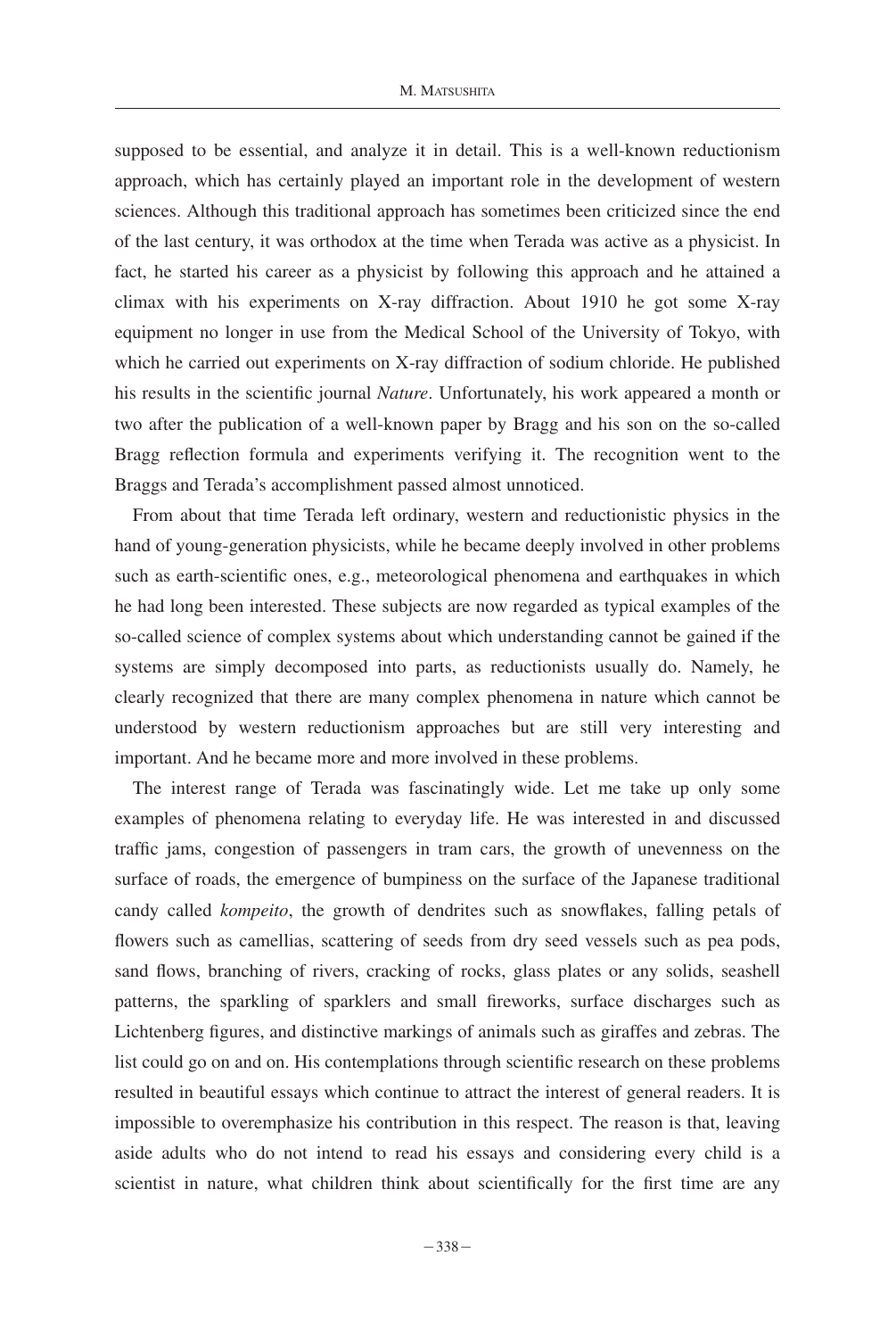familiar phenomena seen around them in everyday life. In one of his essays "Chawan no yu" ("Hot water in a cup"), he started looking at a cup of hot water sitting on a table, and then continued discussing the behavior of the hot water and its vapor until he arrived at the origin and properties of tornadoes and seasonal winds. Such writing may be a much more wonderful and moving guide for children to start thinking about science than the ordinary science textbooks read at schools.

Terada paid attention to unstable and statistical phenomena, while other physicists of the same era never did. In fact, almost all of above-mentioned examples of essay topics are dynamical and unstable; he observed them carefully and obtained experimental data, which he analyzed statistically before deducing very interesting conclusions. He intuitively recognized that the essence of the problem can be grasped through a statistical approach for phenomena which are regarded as too complicated from the viewpoint of western reductionism. It was, however, from 1915 to 1935 that he was actively looking at these problems. At that time, of course, there were no modern computers. Although with his unbounded curiosity and enthusiasm he gathered plenty of very interesting experimental data with his students, it would have been very difficult to analyze them statistically, and there was a clear limit to deriving quantitative conclusions. Because of all this, it is not difficult to imagine that he might have had a very hard time to convince mainstream physicists who followed the golden rule of western reductionism and never doubted it. I fancy that the gap between his thinking and mainstream thinking drove him to write many of these interesting essays.

Those studies done by Terada were critically, sometimes even cynically, called "Terada physics" by some mainstream physicists in Japan because he was supposed to pay attention to complicated phenomena only. Some scientists who thought of nothing but a reductionism approach regarded his research as old-fashioned because they thought his subjects were not western but Japanese. This kind of critical atmosphere changed in the middle of 1970s, about 40 years after Terada's death. Non-equilibrium statistical thermodynamics of open systems, chaos, fractals and nonlinear physics started to be studied; based on them, attention was then paid to complex phenomena.

Even if some result looks complicated, the cause is not necessarily complicated, because very simple nonlinearity sometimes entails complexity, as seen in chaos and fractals. Terada seems to have already known this. However, it took scientists about 40 years after his death to realize this simple fact. One reason for this may be that a new methodology must first be established to start the science of complex systems, while ordinary physics can be done with the already-established reductionism approach (or